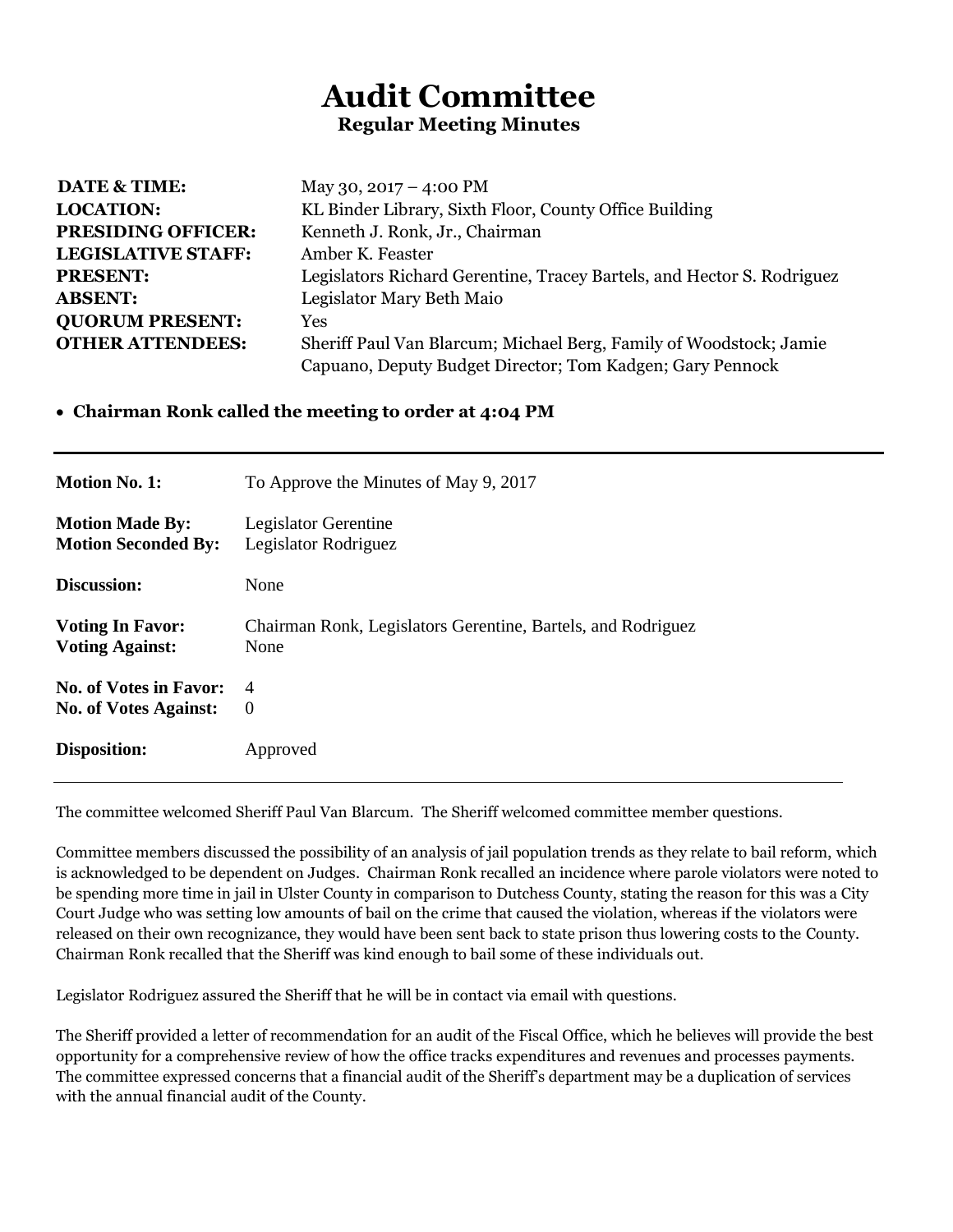Legislator Bartels expressed interest in a program analysis, specifying interest in the jail population. The Sheriff requested everyone read through the Office of the Sheriff's Ulster County Annual Report 2016 as a starting point for information.

Committee members are to contact Sheriff Paul Van Blarcum with questions prior to the next Audit Committee meeting.

The committee welcomed Michael Berg, the Executive Director of Family of Woodstock.

The committee asked Mr. Berg if there are any areas which he feels should be looked at more so than others. Mr. Berg stated that they currently have 68 contracts with government agencies, not all with Ulster County, expressing that all contracts with the County are important and are all taken very seriously. He offered to send detail on each of the contracts and welcomed any questions that the committee members may have.

Mr. Berg requested payment on a monthly basis versus a quarterly basis for cash flow purposes.

Committee members discussed the Office of the Comptroller's intent to audit 5 specified contracts with Family of Woodstock.

Legislator Bartels expressed interest in researching program specific analyses, such as how an individual program is delivered against possibilities for the program in relation to the program's cost.

Mr. Berg explained that the Organization works by collecting money from multiple sources in order to create each of their programs and that the only program that is fully funded by the County is the One80 program. Mr. Berg stated that One80 is an extremely successful program, which now has a waiting list. Chairman Ronk asked if the reason for the waiting list is due to funding. Mr. Berg confirmed and explained that there are 3 staff and a tremendous number of referrals due to a lack of alternative programs for qualifying children. Mr. Berg emphasized the value of the program and the positive effects that the program has had on each child involved. The Organization is anticipating 75 participants in 2017 with schools beginning to use the program as a means to keep children in school and to put children back on the right track. The program is also to be used in the anti-cyber bullying whelm. Mr. Berg explained how the program works, what the time line is, and how children have responded to the program. He expressed pride in the One80 program and stated that whenever this program is discussed with others it always ends with "and our County felt it was important enough to pick it up", articulating gratitude for this value.

Mr. Berg welcomed committee questions and ideas on program performance.

Legislator Gerentine asked if Mr. Berg would like for us to take a look at anything specific within the County's contracts with Family of Woodstock. Mr. Berg requested time to consider this question so that he can take it into thorough consideration.

Committee members discussed the Ulster County Department of Mental Health. Legislator Rodriguez discussed concern over the privatization of mental health, specifying concerns over a change in the number of cases handled per councilor.

Discussion pursued on possible avenues for audits, investigations, or analyses and limitations thereof.

## **New Business:**

Committee members discussed the Ulster County Agriculture Society and the lease between the Society and the County for Fair Grounds. Legislative Fiscal Analyst to be working with the Society to review financial records.